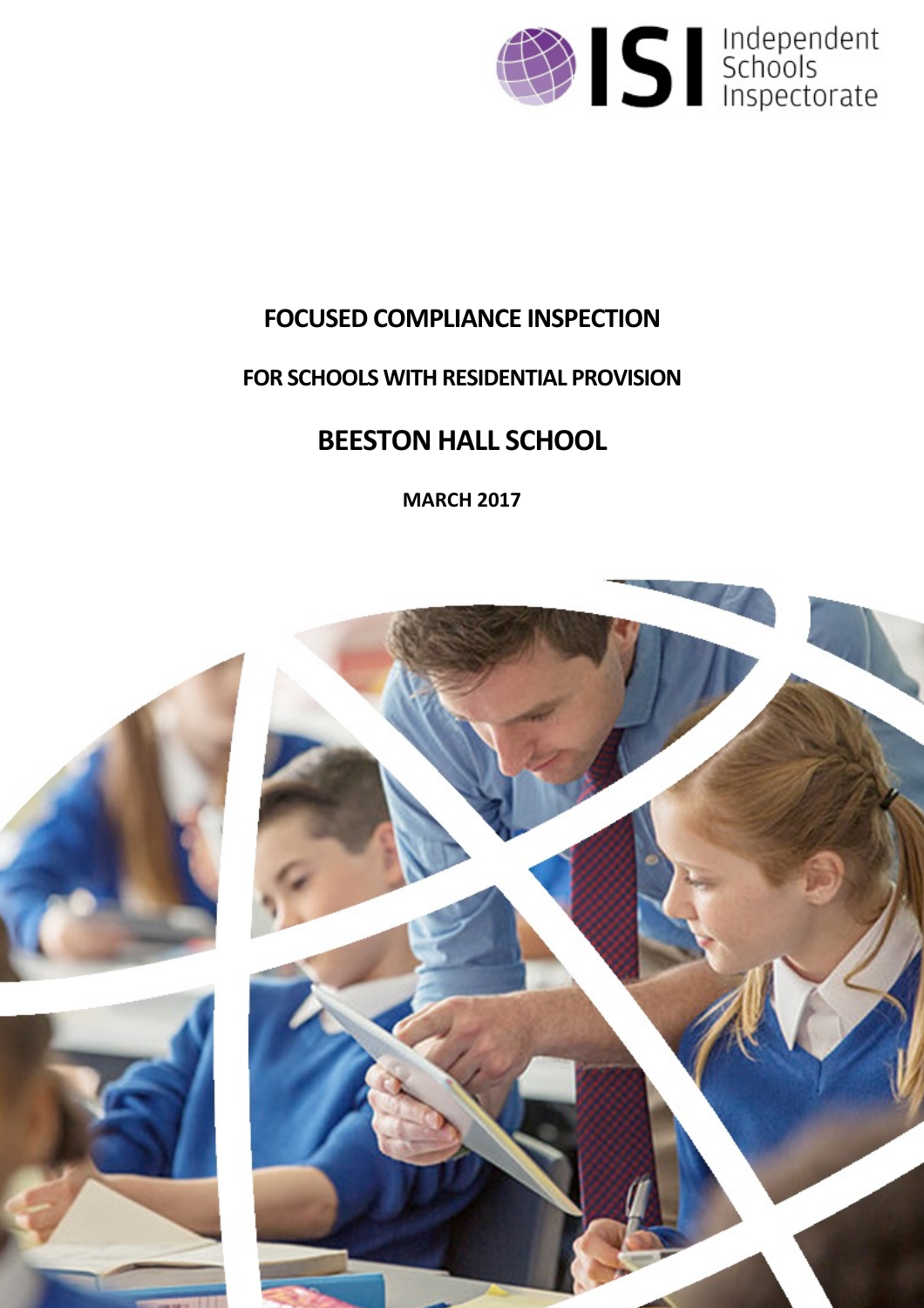## **School's details**

| <b>School</b>                            | <b>Beeston Hall School</b>                                                                                                                                                                                                                                                                                                                                                                                                                         |  |
|------------------------------------------|----------------------------------------------------------------------------------------------------------------------------------------------------------------------------------------------------------------------------------------------------------------------------------------------------------------------------------------------------------------------------------------------------------------------------------------------------|--|
| <b>DfE Number</b>                        | 926/6058                                                                                                                                                                                                                                                                                                                                                                                                                                           |  |
| <b>Registered charity number</b>         | 311274                                                                                                                                                                                                                                                                                                                                                                                                                                             |  |
| <b>Address</b>                           | <b>Beeston Hall School</b><br><b>West Runton</b><br>Cromer<br><b>Norfolk</b><br><b>NR27 9NQ</b>                                                                                                                                                                                                                                                                                                                                                    |  |
| <b>Telephone number</b>                  | 01263 837324                                                                                                                                                                                                                                                                                                                                                                                                                                       |  |
| <b>Email address</b>                     | office@beestonhall.co.uk                                                                                                                                                                                                                                                                                                                                                                                                                           |  |
| Headmaster                               | Mr Fred de Falbe                                                                                                                                                                                                                                                                                                                                                                                                                                   |  |
| <b>Chair of governors</b>                | The Earl of Leicester                                                                                                                                                                                                                                                                                                                                                                                                                              |  |
| Age range                                | 6 to 13                                                                                                                                                                                                                                                                                                                                                                                                                                            |  |
| Number of pupils on roll                 | 122                                                                                                                                                                                                                                                                                                                                                                                                                                                |  |
|                                          | 63<br>Girls<br>59<br><b>Boys</b>                                                                                                                                                                                                                                                                                                                                                                                                                   |  |
|                                          | Day pupils<br><b>Boarders</b><br>49<br>73                                                                                                                                                                                                                                                                                                                                                                                                          |  |
| Pupils' ability                          | Nationally standardised test data provided by the<br>school indicate that the ability of the pupils is above<br>average.                                                                                                                                                                                                                                                                                                                           |  |
| Pupils' needs                            | The number of pupils requiring support for special<br>educational needs and/or disabilities (SEND) is 31.<br>There are no pupils with a statement of educational<br>needs or an education, health and care (EHC) plan.<br>They require support with dyslexia and other<br>learning difficulties. There are three pupils for<br>whom English is an additional language (EAL), all of<br>whom receive support with this aspect of their<br>learning. |  |
| History of the school                    | Beeston Hall School is a boarding and day<br>preparatory school for pupils between the ages of 6<br>and 13 years. Founded in 1948, it occupies a 30-acre<br>site on the north Norfolk coast, near Cromer.                                                                                                                                                                                                                                          |  |
| <b>Ownership and governing structure</b> | The school is a charitable trust, overseen by a board<br>of governors.                                                                                                                                                                                                                                                                                                                                                                             |  |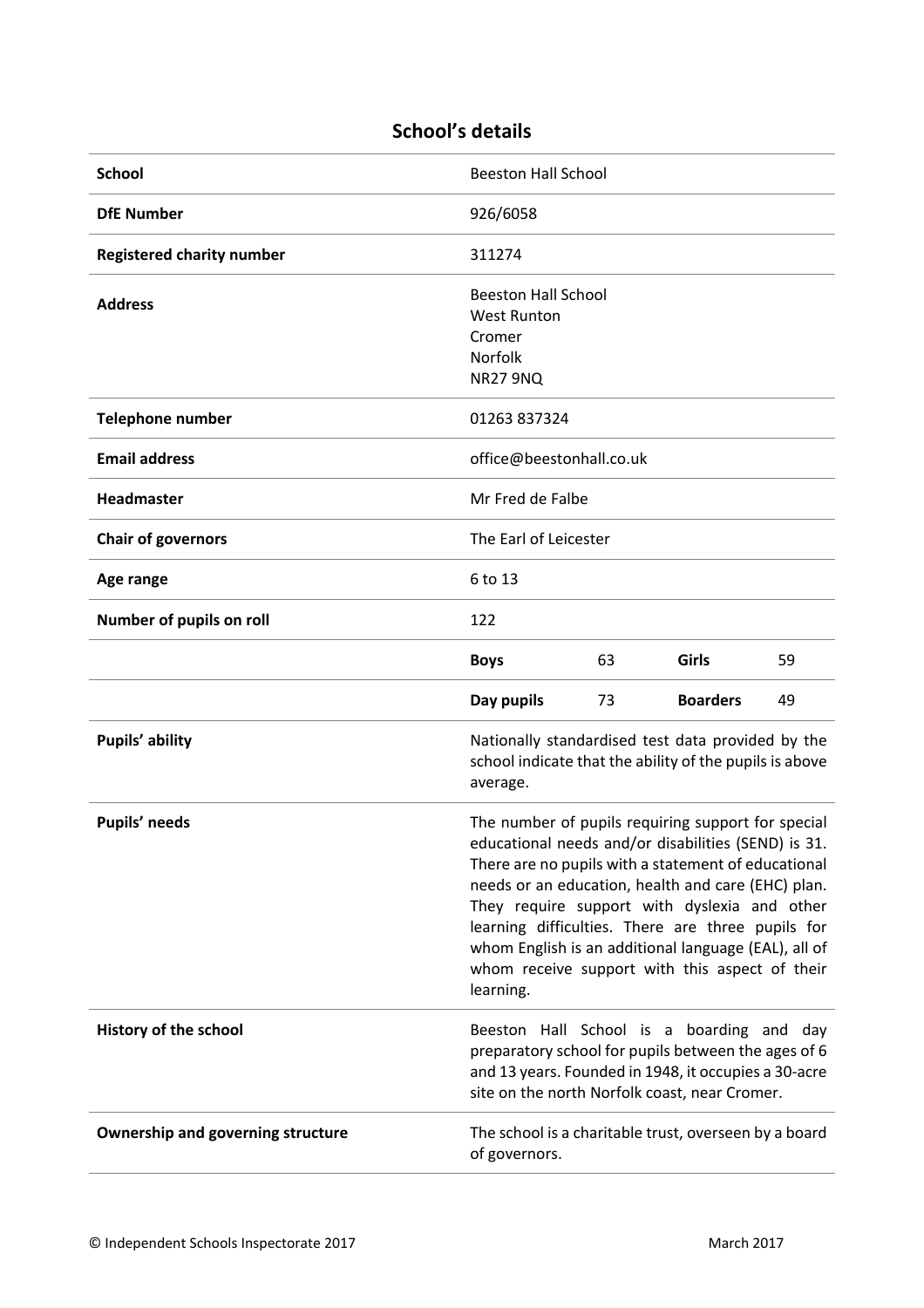| <b>School structure</b>  | The school operates as a single entity.                                                                             |
|--------------------------|---------------------------------------------------------------------------------------------------------------------|
| Other useful information | The school accepts both weekly and full boarders,<br>who are housed in two boarding houses on the<br>school campus. |
| <b>Inspection dates</b>  | 07 to 08 March 2017                                                                                                 |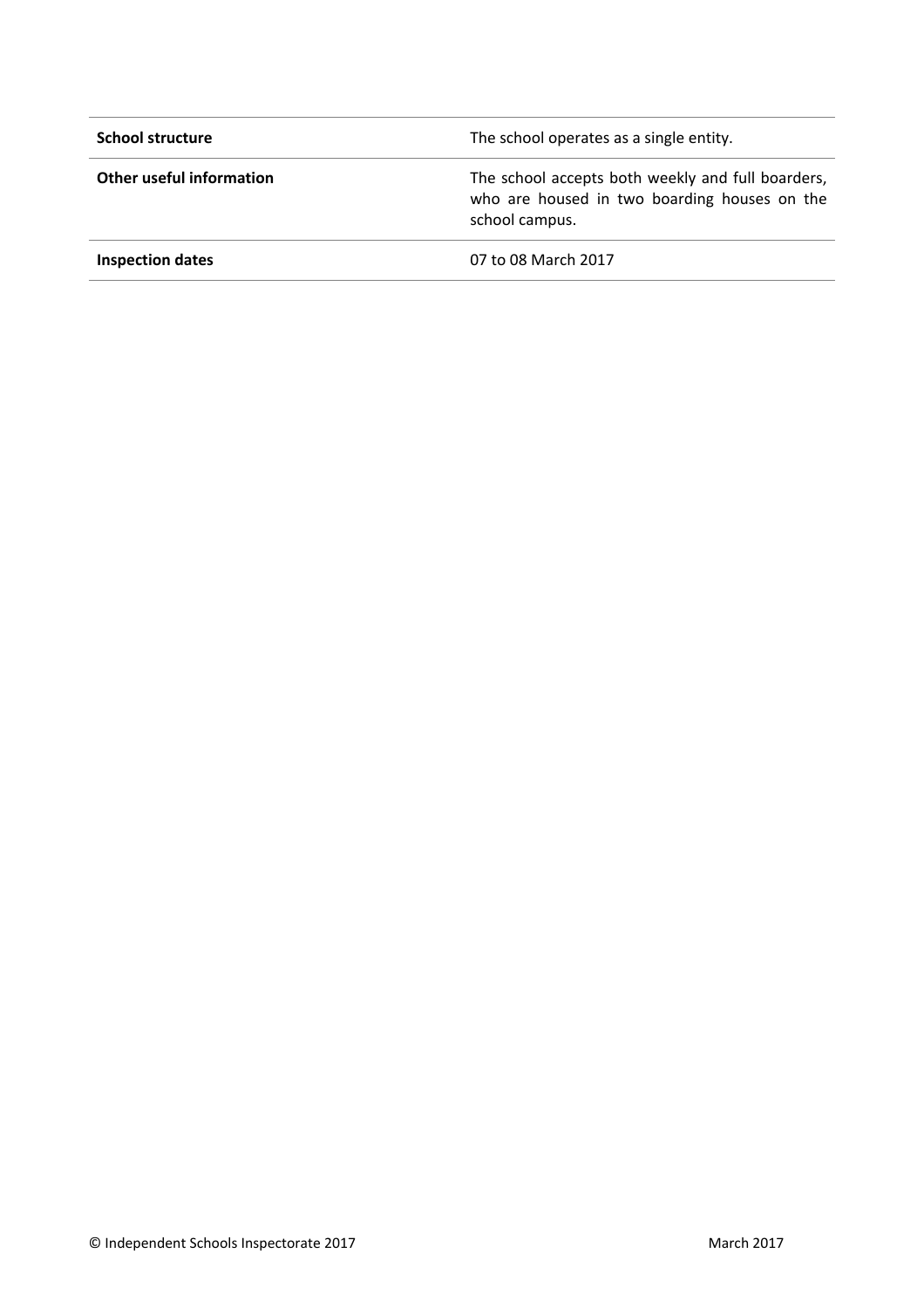#### **PREFACE**

The registration authority for independent schools is the Department for Education (DfE), which directs inspection according to a specified frequency or at any time where the DfE has particular concerns about a school. The Independent Schools Inspectorate (ISI) is the body approved by the Secretary of State for the purpose of inspecting schools which are, or whose heads are, in membership of the associations which form the Independent Schools Council (ISC) and reporting on the extent to which they meet the Independent School Standards ("the standards") in the Schedule to the Education (Independent School Standards) Regulations 2014. Accordingly, inspection records whether the school meets each of these standards, which are arranged in eight Parts, each of which is divided into separate paragraphs. The inspection of schools that have early years settings not requiring registration similarly records whether the school complies with key provisions of the Early Years Foundation Stage statutory framework, and for registered settings the full range of the Early Years Foundation Stage provisions is considered. Additionally, the inspection reports on the school's accessibility plan under Schedule 10 of the Equality Act 2010 and the ban on corporal punishment under section 548 of the Education Act 1996. It comments on the progress made by the school in meeting the compliance action points set out in the school's most recent statutory inspection.

This inspection also contains specific judgements on the National Minimum Standards for Boarding Schools ('boarding NMS'). It also comments on the progress made by the school in meeting the compliance action points set out in the most recent statutory boarding inspection and it judges the extent to which the school currently meets the boarding NMS. It identifies any standards which the school does not meet and requires action to meet them. Findings are distributed across sections relating to the eight Parts of the standards.

All association independent schools will have an inspection within three yearsfrom April 2016, in accordance with the Framework. The inspection may be of COMPLIANCE ONLY or of EDUCATIONAL QUALITY AND COMPLIANCE depending on a number of factors, including findings from their most recent inspection. Schools judged not to meet the standards, including the boarding NMS, following their inspection may also be subject to a progress monitoring visit before their next routine inspection. The progress monitoring visit will judge whether the school has taken the necessary action to meet any unmet standards and any qualitative concerns identified at their previous inspection.

**This is a COMPLIANCE ONLY inspection and as such reports only on the school's compliance with the standards, including the boarding NMS.** The standards represent minimum requirements and judgements are given either as **met** or as **not met**. All schools are required to meet all the standards applicable to them. Where the minimum requirements are not met, this is clearly indicated in the relevant section of the report and the school is required to take the actions specified. In this focused compliance inspection, key regulations and standards have been inspected in detail. These are the regulations on safeguarding; measures to guard against bullying; arrangements for pupils' health and safety, arrangements to check the suitability of staff; the provision of information to parents; the handling of parents' complaints; and other related aspects of leadership and management, together with the NMS covering the same areas. The remaining standards and requirements are deemed to continue to be met unless evidence to the contrary has been found.

The inspection does not include matters that are outside of the regulatory framework described above, such as:

- (i) the school's aims;
- (ii) an exhaustive health and safety audit;
- (iii) compliance with data protection requirements;
- (iv) an in-depth examination of the structural condition of the school, its services or other physical features;
- (v) contractual arrangements with parents;
- (vi) an investigation of the financial viability of the school or its accounting procedures.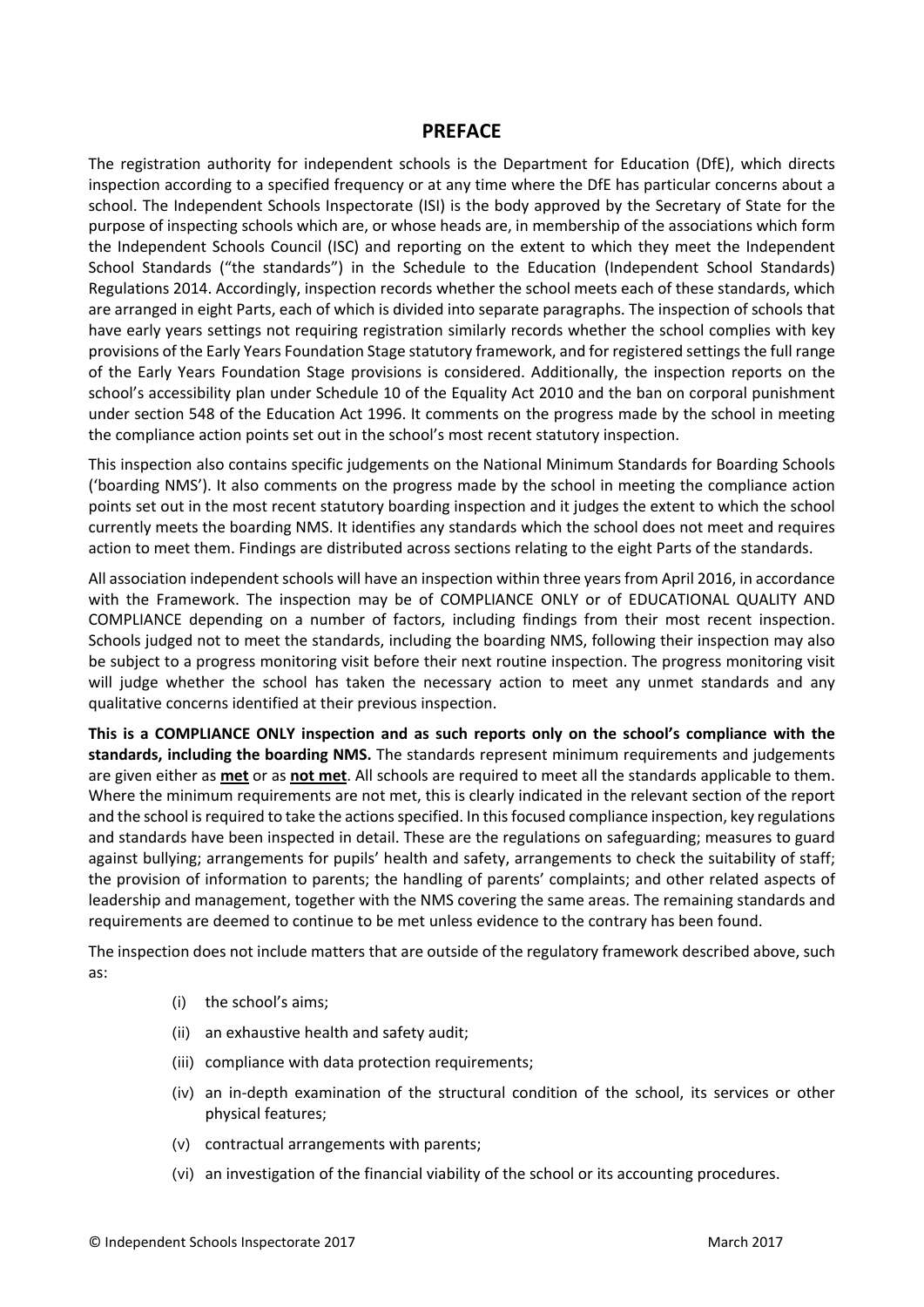Where necessary, National Curriculum nomenclature is used to refer to year groups. Links to the full regulations and requirements can be found here: The [Independent](http://www.legislation.gov.uk/uksi/2014/3283/contents/made) School Standards Regulations, [National](https://www.gov.uk/government/uploads/system/uploads/attachment_data/file/416186/20150319_nms_bs_standards.pdf) Minimum [Standards](https://www.gov.uk/government/uploads/system/uploads/attachment_data/file/416186/20150319_nms_bs_standards.pdf) for Boarding Schools.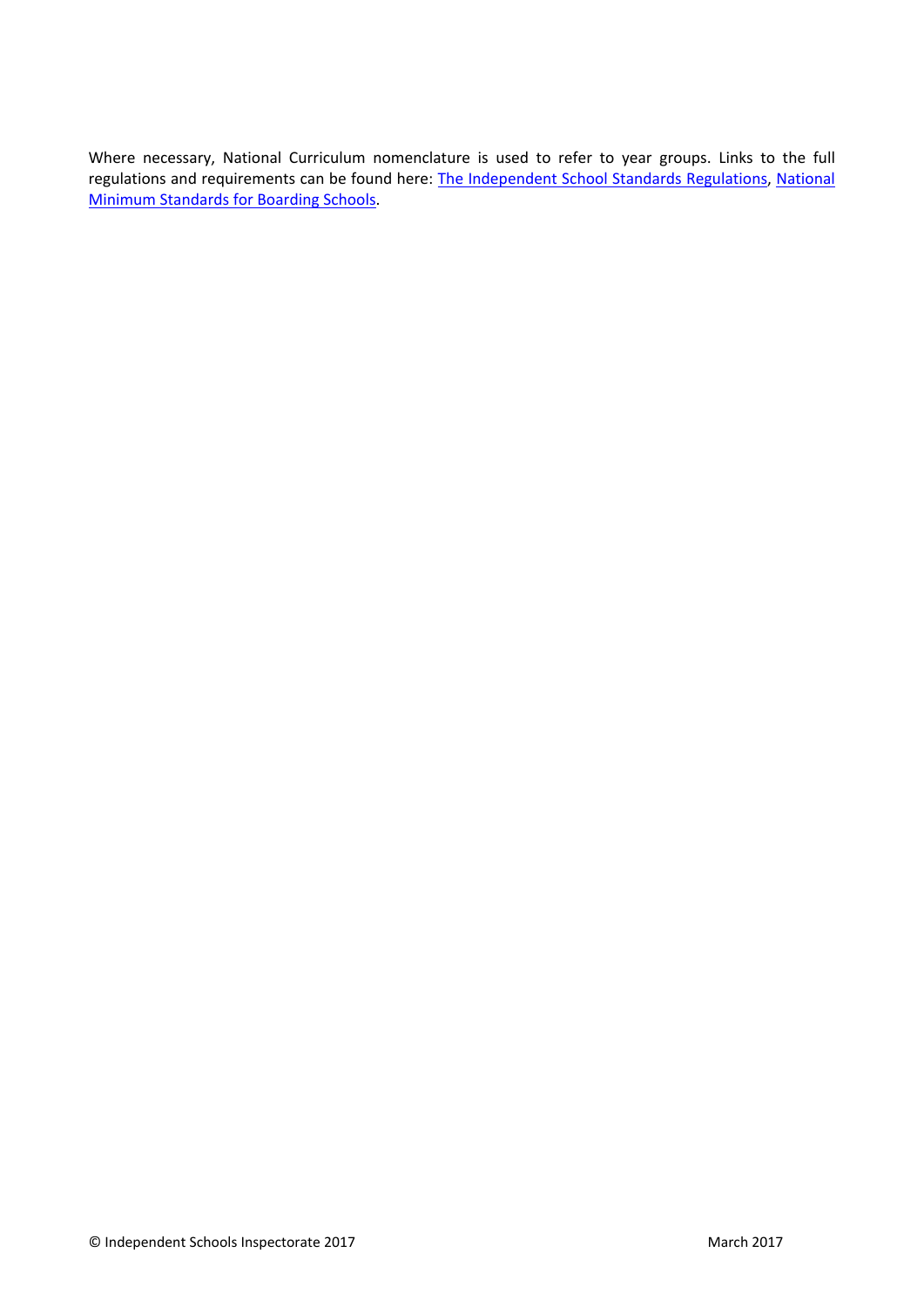## **SUMMARY EVALUATION**

**The school meets the standards in the schedule to the Education (Independent School Standards) Regulations 2014, the National Minimum Standards for Boarding Schools 2015 and associated requirements, and no further action is required as a result of this inspection.**

## **PART 1**

## **Quality of education provided**

The school uses its own framework to determine attainment, instead of the national framework.

The curriculum is documented, supported by appropriate plans and schemes of work for the pupils and covers the required breadth of material. The teaching enables pupils to make good progress, encompasses effective behaviour management and is supported by suitable resources. A suitable framework for the assessment of pupils' performance is in place.

#### **The standards relating to the quality of education [paragraphs 1–4] are met.**

## **PART 2**

## **Spiritual, moral, social and cultural development of pupils**

Principles and values are actively promoted which facilitate the personal development of pupils as responsible, tolerant, law-abiding citizens. Boarders' views are actively encouraged and their opinions and concerns are appropriately considered by staff. Any prefect system operating in the school is suitably managed.

**The standard relating to spiritual, moral, social and cultural development [paragraph 5] and NMS 17 and 19 are met.**

## **PART 3**

## **Welfare, health and safety of pupils**

Arrangements are made to safeguard and promote the welfare of pupils by means that pay due regard to current statutory guidance; good behaviour is promoted; bullying is prevented so far as reasonably practicable; health and safety requirements are met, including those relating to fire safety; provision is made for first aid. Pupils are properly supervised; admission and attendance registers are maintained, as required, and there is a strategic approach to risk assessment. A disability access plan is in place.

An appropriate induction process for pupils new to boarding is implemented, and suitable provision is made for boarders' medical and health care, their food and drink and for managing boarders' laundry and possessions. Boarders have suitable contact with friends and family and access to a programme of activities. Boarding staff are appropriately trained and deployed.

**The standards relating to welfare, health and safety [paragraphs 6–16], the requirement of Schedule 10 of** the Equality Act 2010, the ban on corporal punishment under section 548 of the Education Act 1996, and **NMS 2–4, 6–12, 15 and 16 are met.**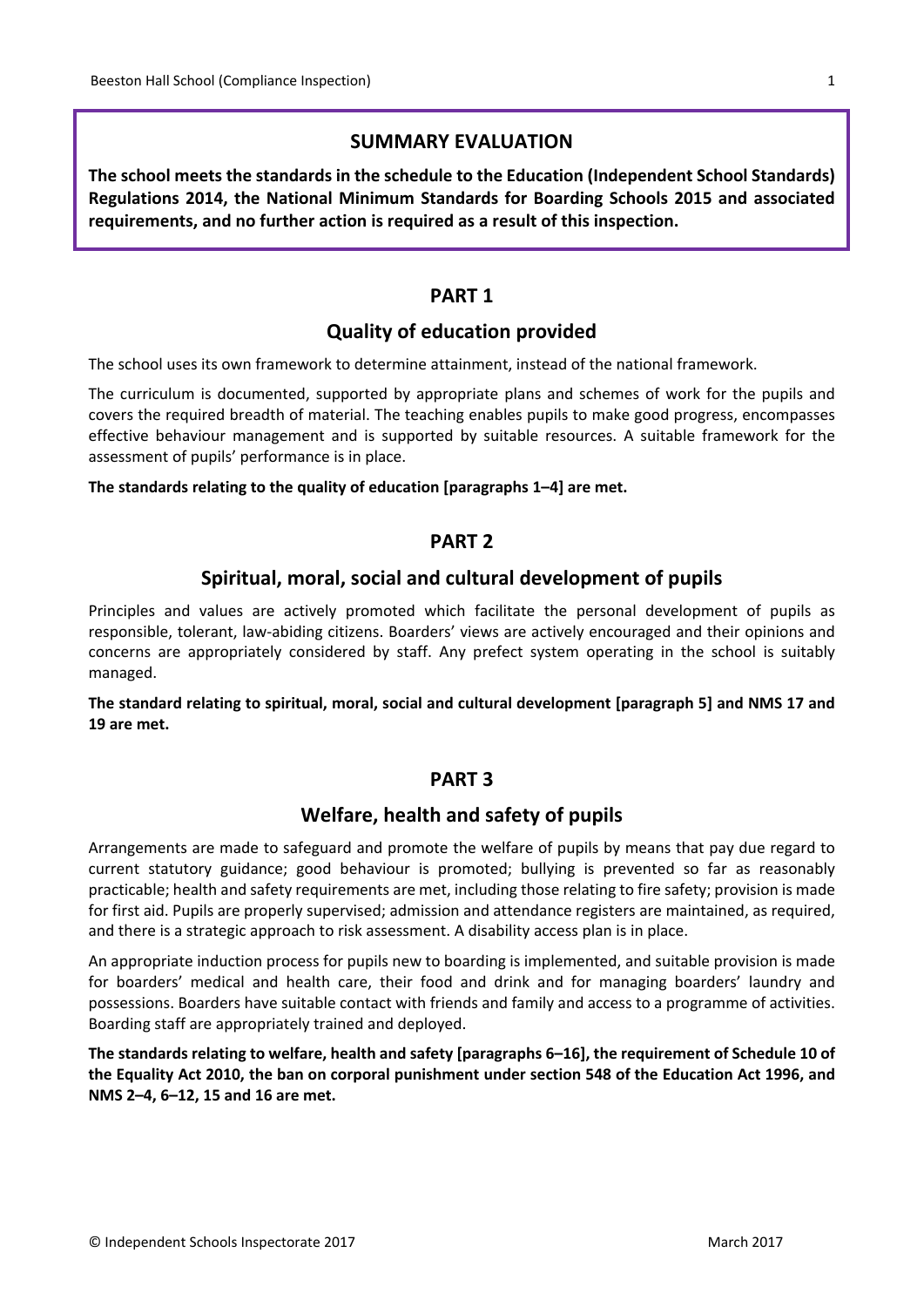#### **PART 4**

## **Suitability of staff, supply staff, and proprietors**

The school makes appropriate checks to ensure the suitability of staff, supply staff, and proprietors and a register is kept as required. Visitors to boarding accommodation are appropriately supervised.

#### The standards relating to the suitability of those in contact with pupils at the school [paragraphs 17-21] **and NMS 14 are met.**

## **PART 5**

## **Premises of and accommodation at schools**

Suitable toilet, changing and showering facilities for pupils and appropriate accommodation for their medical needs are provided. The premises are maintained to a standard commensurate with health and safety; acoustics and lighting are appropriate; water provision is adequate. Suitable outdoor space is provided for physical education and outdoor play. Boarding accommodation is adequate for the needs of all boarders, and safeguards and promotes their welfare.

#### **The standards relating to the premises and accommodation [paragraphs 22–31] and NMS 5 are met.**

#### **PART 6**

## **Provision of information**

A range of information is variously published, provided or made available to parents, inspectors and the Department for Education. These include details about the proprietor, the ethos of the school and the curriculum, and of the school's arrangements for admission, behaviour and exclusions, bullying, health and safety, first aid, details of the complaints procedure, and the number of complaints registered under the formal procedure during the preceding school year, and the provision for those with education, health and care plans or English as an additional language. They also include particulars of the school's academic performance during the preceding school year, and its results in public examinations, inspection reports and (for parents only) a report at least annually of their own child's progress. The safeguarding policy is posted on the school's website. A suitable statement of boarding principles and practice is published by the school.

#### **The standard relating to the provision of information [paragraph 32] and statement of boarding principles [NMS 1] are met.**

#### **PART 7**

#### **Manner in which complaints are handled**

Parental complaints, if any, are handled effectively through a three-stage process (informal, formal and a hearing before a panel of three, one of whom is independent of the school). Each stage has clear time scales, and at the third stage the panel can make findings and recommendations which are communicated to the complainant. Records are kept appropriately, including of any action taken, whether or not a complaint is successful, and identifying those relating to the boarding provision.

#### **The standard relating to the handling of complaints [paragraph 33] and NMS 18 are met.**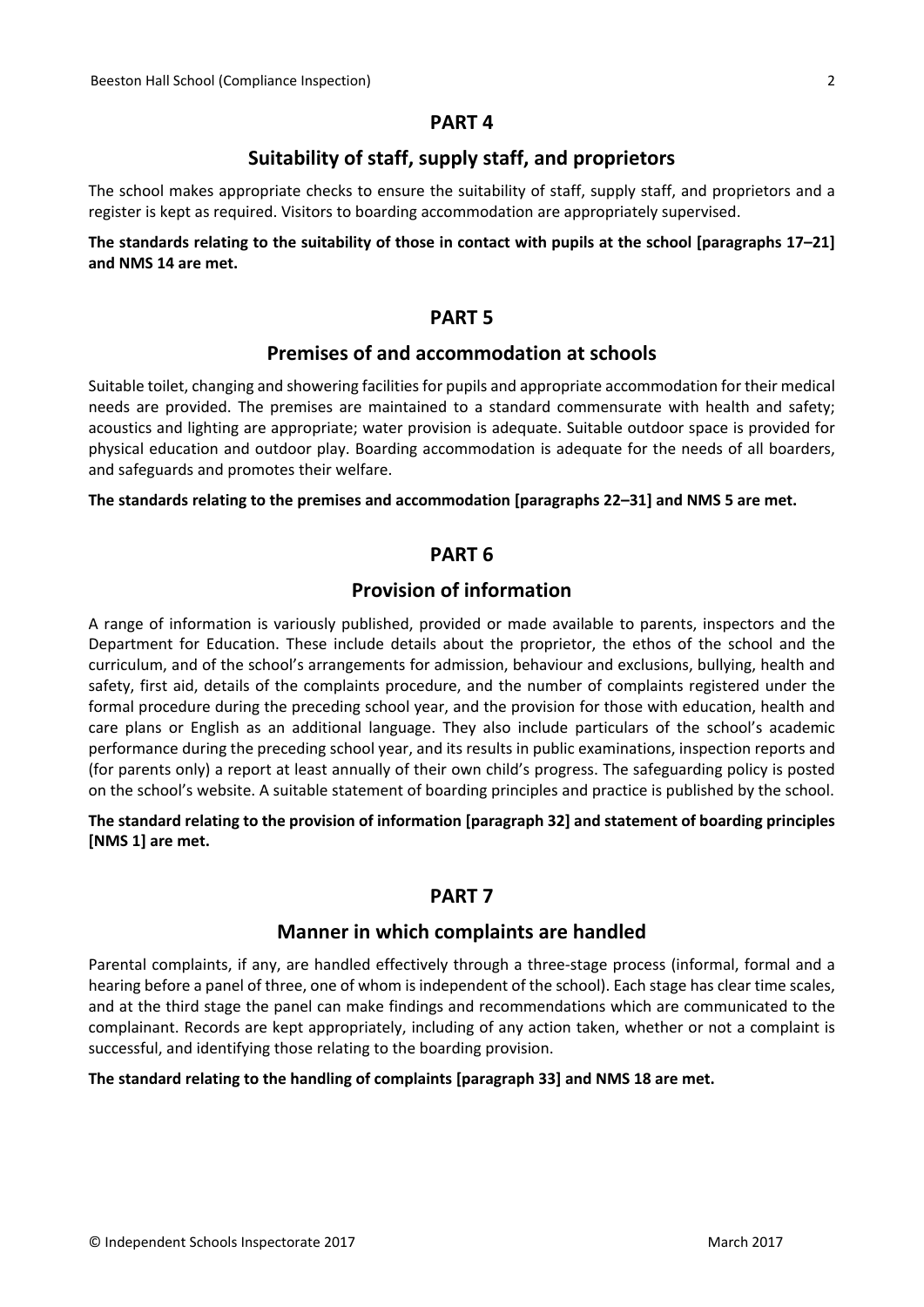## **PART 8**

## **Quality of leadership in and management of schools**

The proprietor ensures that the leadership and management demonstrate good skills and knowledge, and fulfil their responsibilities effectively, so that the other standards are consistently met and they actively promote the well-being of the pupils. Appropriate leadership and management of boarding ensure that the required policies and records are maintained and effectively monitored.

**The standard relating to leadership and management of the school [paragraph 34] and NMS 13 are met.**